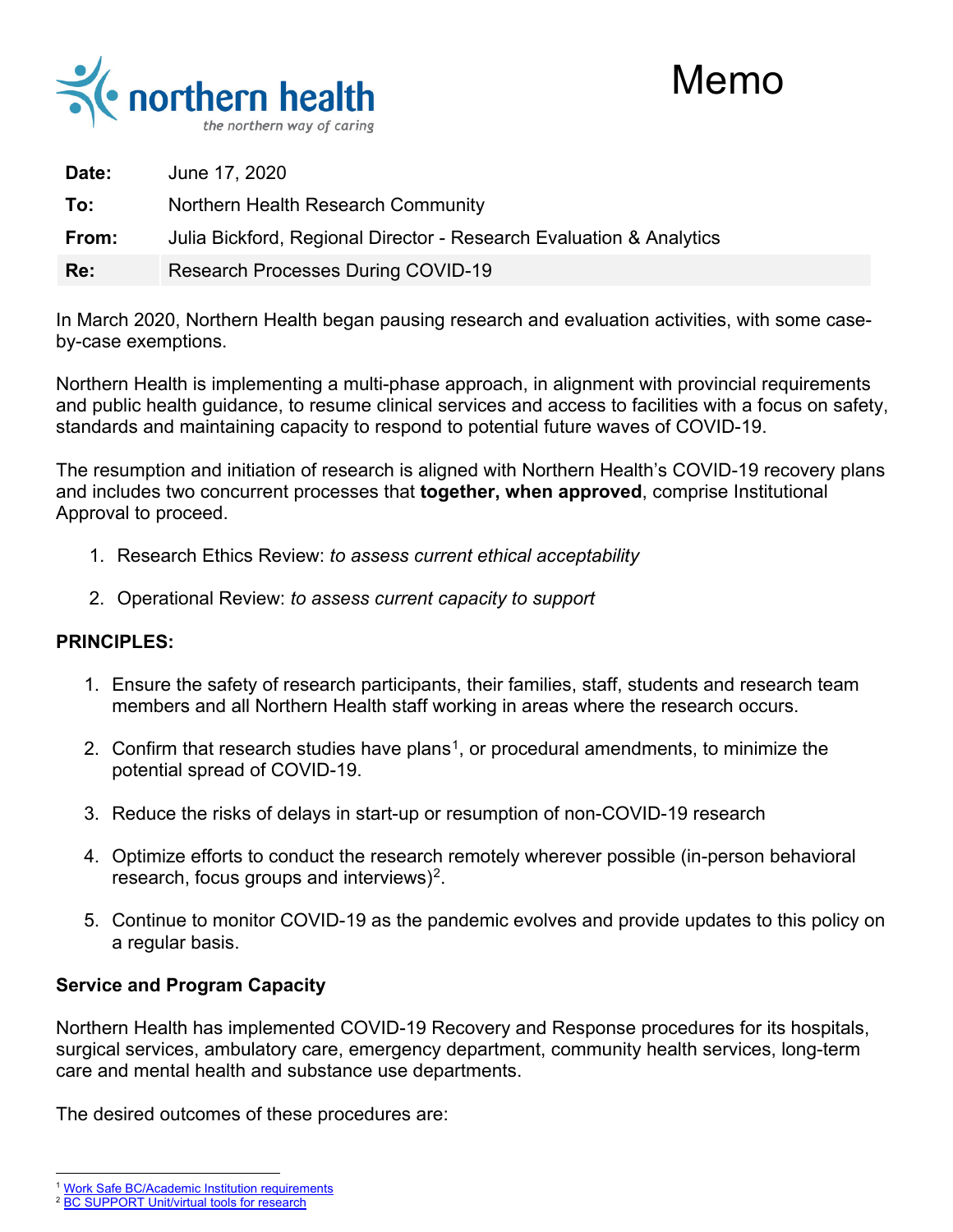

- The thoughtful recovery to normal levels of operation with an emphasis on keeping patient care limited to safe care spaces; and
- Continued and diligent practices to limit the spread of COVID-19 until community immunity has occurred or a vaccine is developed and implemented.

The resumption of research activities in a given department or facility, or research that requires specific clinical or diagnostic services, is dependent on:

- 1. Alignment of the study requirements with the area Recovery and Response plan, including safety considerations.
- 2. The scope and intensity of services required.
- 3. Capacity to support (staffing, procedures/services, equipment or supplies).

Research must not introduce additional risk of COVID-19 transmission to staff, patients or families who are working in, or receiving services at Northern Health facilities.

Researchers, research team members and research participants will be required to follow Northern [Health Essential Visitors Policy.](https://ournh.northernhealth.ca/PoliciesProcedures/DST%20Published%20Policies/2-5-1-100.pdf) In rare circumstances where research cannot be conducted remotely, researchers will be required to provide their own appropriate [Personal Protective Equipment.](https://physicians.northernhealth.ca/sites/physicians/files/physician-resources/covid-19/PPE-required-patient-care-aeas-acute-and-LTC.pdf) Researchers who cannot access the Northern Health policies may contact [policiesstandards@northernhealth.ca](mailto:policiesstandards@northernhealth.ca) for a copy.

## **PRIORTIZATION CRITERIA**

Northern Health is committed to timely review of non-COVID-19 research and the time required is based on the capacity within the Research Department.

Prioritization criteria for the order of review of non-COVID-19 research include:

- $\Box$  Risks of delaying research to participants
- $\Box$  Mitigation strategies in place for resuming research to minimize risks to participants
- $\Box$  Risks to the integrity of the study, including funding
- $\Box$  Risks associated with meeting degree completion timelines
- □ Capacity of required Northern Health facilities/services to restart
- □ Availability of a safety plan or study-specific COVID-19 related safety and operational amendments
- □ Mandated regulatory requirements
- $\Box$  Alignment with the strategic and operational priorities of Northern Health and the Ministry of **Health**